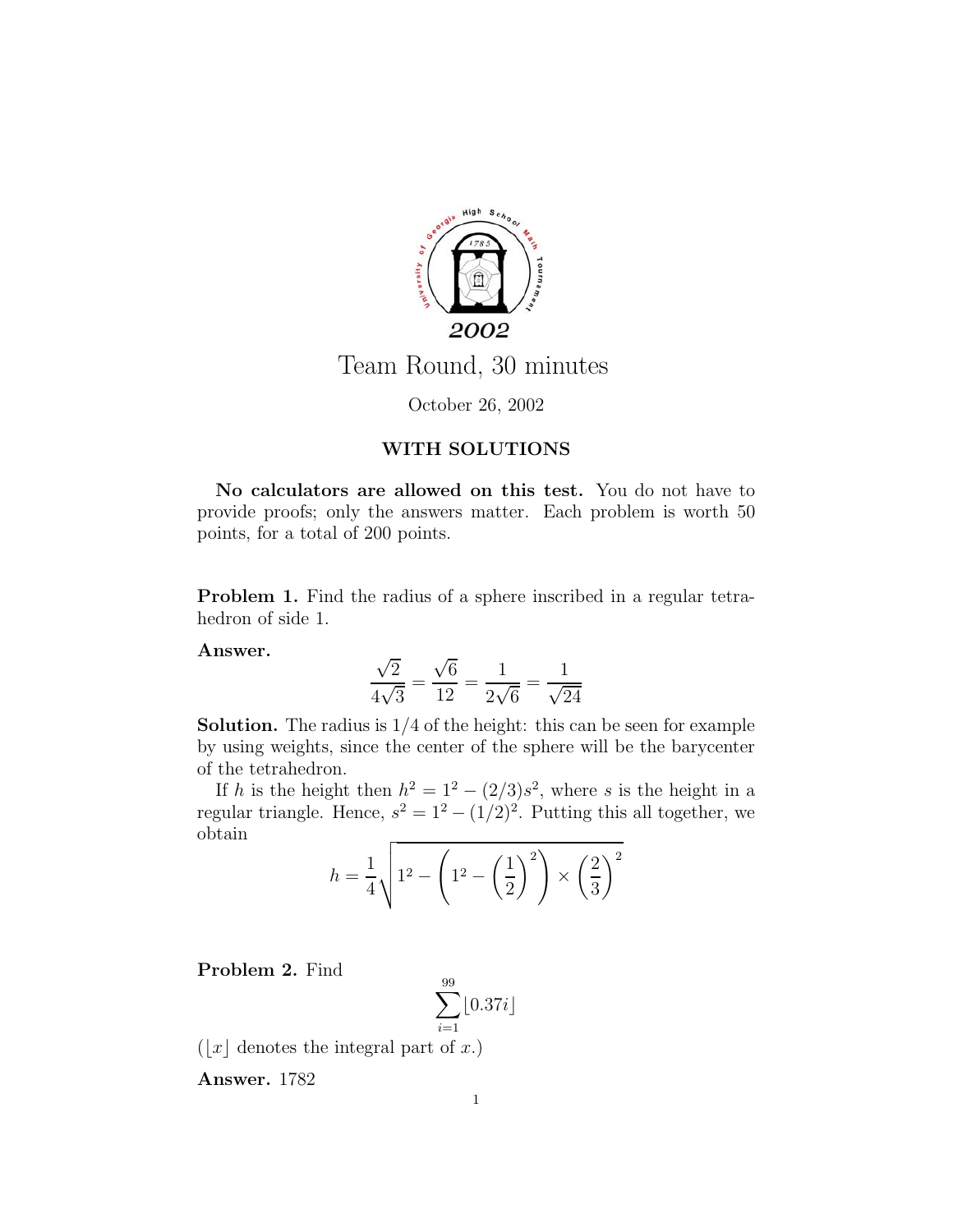**Solution.** We will do this for arbitrary relatively prime numbers a and b (in our example  $a = 100$  and  $b = 37$ ). On a grid, draw the  $a \times b$  rectangle. Then the sum represents the number of lattice points in the interior  $(a-2) \times (b-2)$ -rectangle which lie under the diagonal. Since there is the same number of points that lie over the diagonal, the answer is  $\frac{(a-1)(b-1)}{2}$ . In our case, we get  $\frac{99 \cdot 36}{2} = 1782$ .

**Problem 3.** Find the number of even binomial coefficients in the 30th row of Pascal's triangle (the one starting with  $1, 30, \ldots$ ).

## **Answer.** 15

**Solution.** Let us first find the number of odd binomial coefficients. We need to compute the number of odd coefficients in  $(1+x)^{30}$  which is the same as the number of powers of x in  $(1+x)^{30}$  mod 2. Note that  $(a + b)^2 = a^2 + b^2 \mod 2$ , and therefore  $(a + b)^4 = a^4 + b^4 \mod 2$ and similarly for any power of 2. We have  $30 = 16 + 8 + 4 + 2$ . Hence,

$$
(1+x)^{30} = (1+x)^{16}(1+x)^8(1+x)^4(1+x)^2
$$
  
=  $(1+x^{16})(1+x^8)(1+x^4)(1+x^2)$  mod 2

In the last product all monomials are distinct, since every positive integer can be written as a sum of powers of 2 in a unique way. Therefore, there are  $2^4 = 16$  odd coefficients and  $31 - 16 = 15$  even ones.

**Problem 4.** Imagine a rectangular grid of lines, horizontal and vertical, 1 meter apart. What is the probability that a pin 1 meter long will touch one of the lines on the grid when dropped at random?

Answer. 
$$
\frac{3}{\pi}
$$

**Solution.** Suppose the pin is dropped at an angle  $0 \le \alpha \le \pi/2$ . Then it will intersect the grid if and only if the left end falls in the shaded area on the picture below,